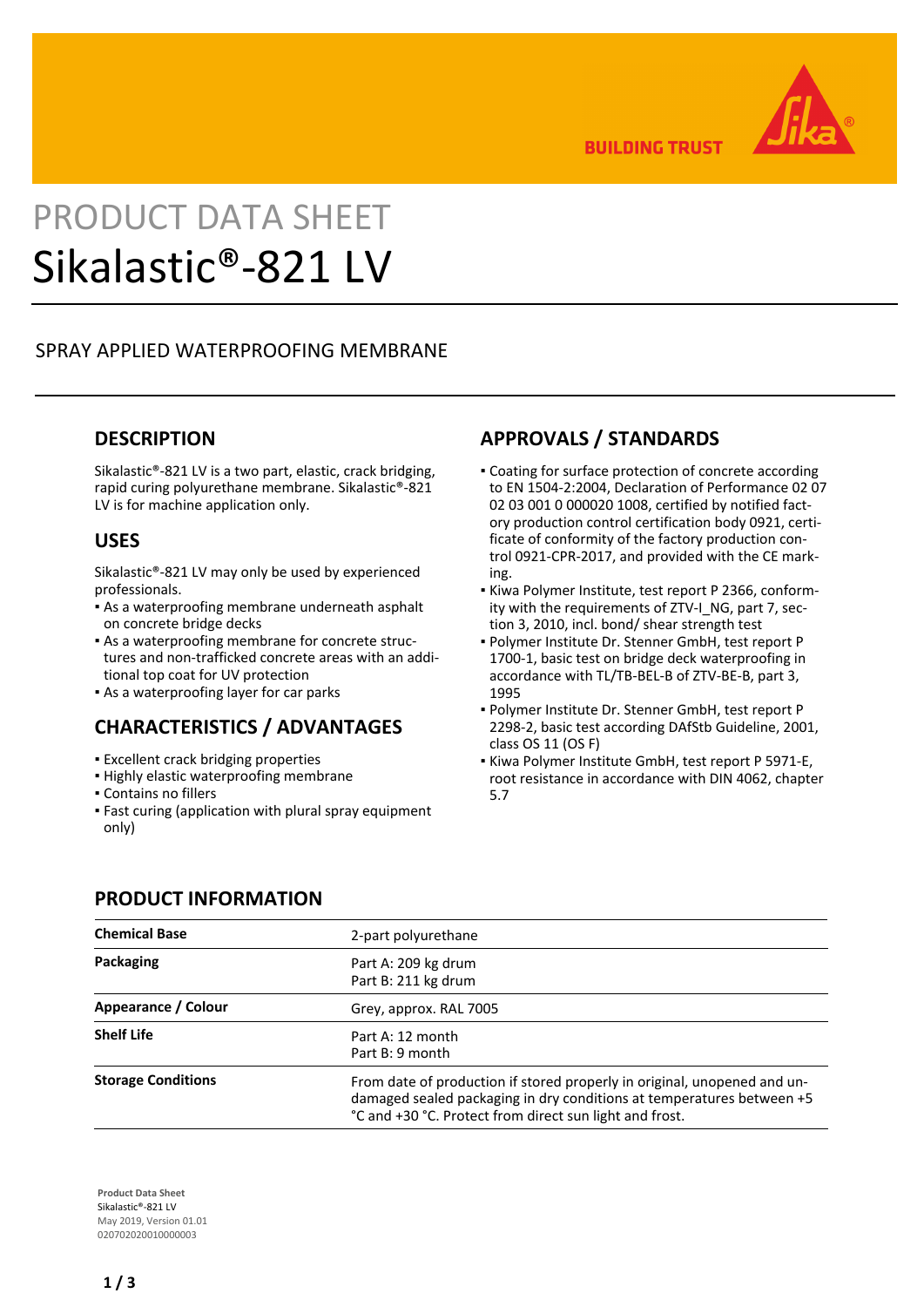#### **TECHNICAL INFORMATION**

| <b>Shore A Hardness</b>          | $~\sim$ 72                                                                                                  |             |  |
|----------------------------------|-------------------------------------------------------------------------------------------------------------|-------------|--|
| <b>Tensile Strength</b>          | $\approx$ 8 N/mm <sup>2</sup>                                                                               | (DIN 53504) |  |
| <b>Elongation at Break</b>       | $~\sim$ 380 %                                                                                               | (DIN 53504) |  |
| <b>Tensile Adhesion Strength</b> | $\geq$ 1.5 N/mm <sup>2</sup>                                                                                |             |  |
| <b>Crack Bridging Ability</b>    | Dynamic crack-bridging properties $\leq$ 0.3 mm at -20 °C<br>static crack-bridging properties $\leq 1.0$ mm |             |  |
| <b>Chemical Resistance</b>       | Resistant to de-icing salts, bitumen and alkalis                                                            |             |  |
| <b>Thermal Resistance</b>        | Short term resistant to mastic asphalt up to $+240$ °C                                                      |             |  |

#### **APPLICATION INFORMATION**

| <b>Mixing Ratio</b>               | Part A : Part B = $1:1$ by volume                                                                                                                                                                                       |                |                        |  |  |
|-----------------------------------|-------------------------------------------------------------------------------------------------------------------------------------------------------------------------------------------------------------------------|----------------|------------------------|--|--|
| Consumption                       | $\approx$ 1 kg/m <sup>2</sup> /mm                                                                                                                                                                                       |                |                        |  |  |
| <b>Layer Thickness</b>            | Min. 2mm                                                                                                                                                                                                                |                |                        |  |  |
| <b>Ambient Air Temperature</b>    | +8 °C min. / +45 °C max.                                                                                                                                                                                                |                |                        |  |  |
| <b>Relative Air Humidity</b>      | ≤ 85 $%$                                                                                                                                                                                                                |                |                        |  |  |
| <b>Dew Point</b>                  | The substrate and uncured membrane must be at least 3 °C above dew<br>point to reduce the risk of condensation or blooming of the membrane fin-<br>ish. Protect from direct sun light and frost. Beware of condensation |                |                        |  |  |
| <b>Substrate Temperature</b>      | +8 °C min. / +45 °C max.                                                                                                                                                                                                |                |                        |  |  |
| <b>Substrate Moisture Content</b> | $\leq$ 4 % according CM method                                                                                                                                                                                          |                |                        |  |  |
| <b>Gel time</b>                   | 20 to 25 seconds                                                                                                                                                                                                        |                |                        |  |  |
| <b>Waiting Time / Overcoating</b> | Before applying Sikalastic®-823/-825 on Sikalastic®-821 LV allow:                                                                                                                                                       |                |                        |  |  |
|                                   | <b>Temperature</b>                                                                                                                                                                                                      | <b>Minimum</b> | <b>Maximum</b>         |  |  |
|                                   | $+10$ °C                                                                                                                                                                                                                | 60 minutes     | 2 months $1$ )         |  |  |
|                                   | $+20 °C$                                                                                                                                                                                                                | 30 minutes     | 2 months $1$ )         |  |  |
|                                   | $+30 °C$                                                                                                                                                                                                                | 20 minutes     | 2 months $1$ )         |  |  |
|                                   | +40 °C                                                                                                                                                                                                                  | 20 minutes     | 2 months <sup>1)</sup> |  |  |
|                                   |                                                                                                                                                                                                                         |                |                        |  |  |

1) Assuming that any dirt has been carefully removed and contamination is avoided.

#### **APPLICATION INSTRUCTIONS**

#### **APPLICATION**

Spray with a suitable plural component, heated spray equipment; material temperature approx. +70 °C

#### **CLEANING OF TOOLS**

Clean all tools and application equipment with Thinner C immediately after use. Hardened and / cured material can only be removed mechanically.

#### **LIMITATIONS**

- Application is by 2-part hot spray equipment only.
- Sikalastic®-821 LV is not UV light resistant and changes colour under UV exposure. However, the performance and technical properties are not affected providing the exposure is max. 4 weeks. It is therefore advisable to overcoat Sikalastic®-821 LV with hot poured asphalt as early as possible. Areas not to be overlaid with asphalt and which are permanently exposed to UV light radiation must be overcoated with a suitable protective coating.

**BUILDING TRUST** 

**Product Data Sheet** Sikalastic®-821 LV May 2019, Version 01.01 020702020010000003